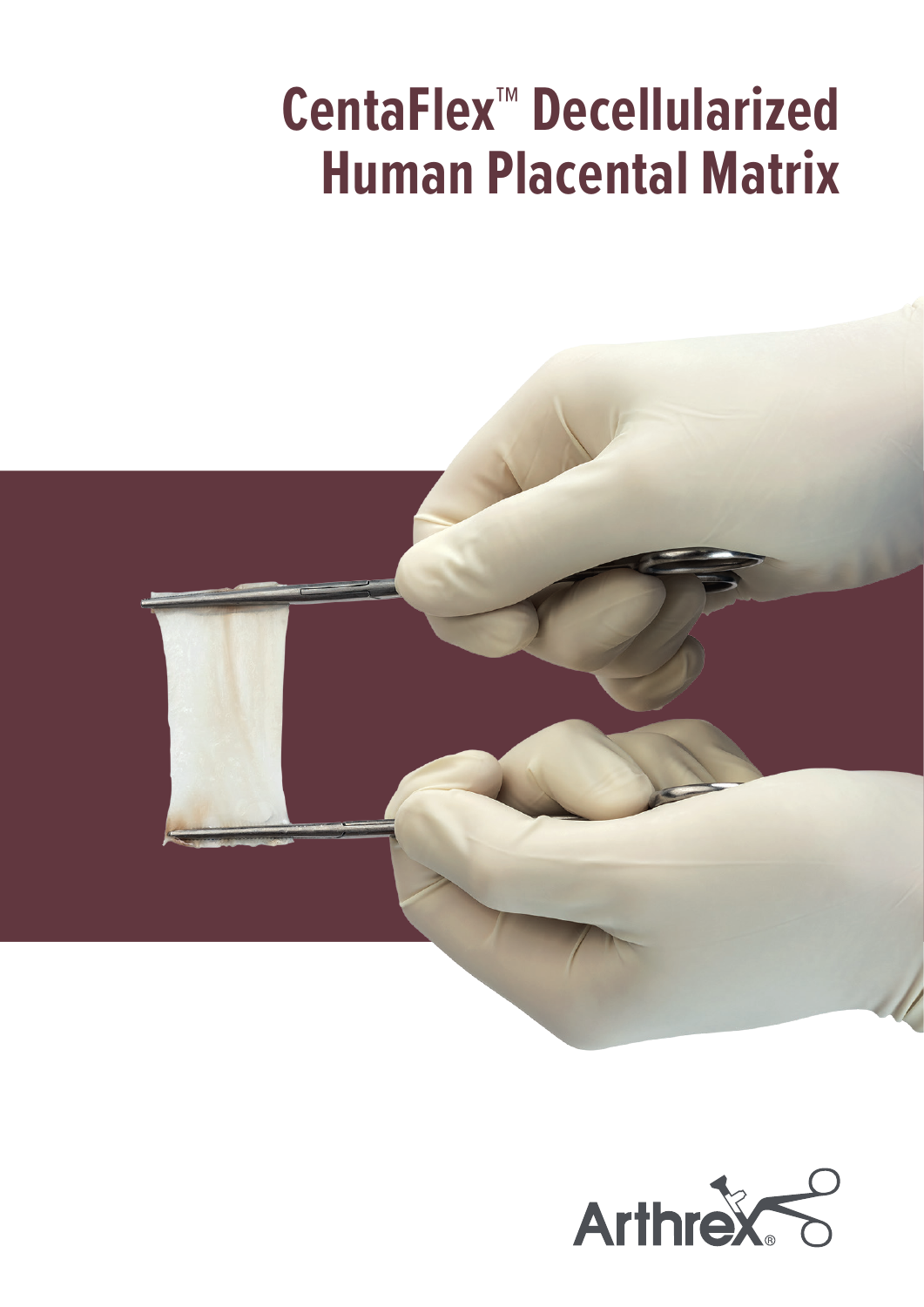## **CentaFlex™ Decellularized Human Placental Matrix**

Stronger, more durable support for soft-tissue repair. Derived from human umbilical cord, CentaFlex placental matrix has the strength to support repair without the tradeoff of an overly thick tissue.

### Features and Benefits

- Robust and strong enough to hold a suture
- Flexible to use across a wide variety of applications
- Biological membrane covering or allograft used as a barrier or wrap to cushion and protect the surgical site and support wound management
- Terminally sterile with 10-year shelf life
- Ambient room temperature storage
- Non–side-specific; can be placed regardless of orientation
- Quickly hydrate CentaFlex matrix with a sterile fluid to maximize its flexibility and handling (average time needed is 10 seconds)

### The CentaFlex Placental Matrix Difference

**In vitro** data has shown decellularized, inert placental tissue scaffold provides a cell-friendly environment.<sup>1</sup>

- Serves as a cell-friendly structure to allow non-inflammatory cell attachment, proliferation, and growth
- Cell attachment is a natural stimulus for the orderly release of growth factors and cytokines

#### **Reference**

1. Guo X, Kaplunovsky A, Zaka R, et al. Modulation of cell attachment, proliferation, and angiogenesis by decellularized, dehydrated human amniotic membrane in in vitro models. *Wounds*. 2017;29(1):28-38.



Available in **7 different sizes** to meet a variety of surgical application needs.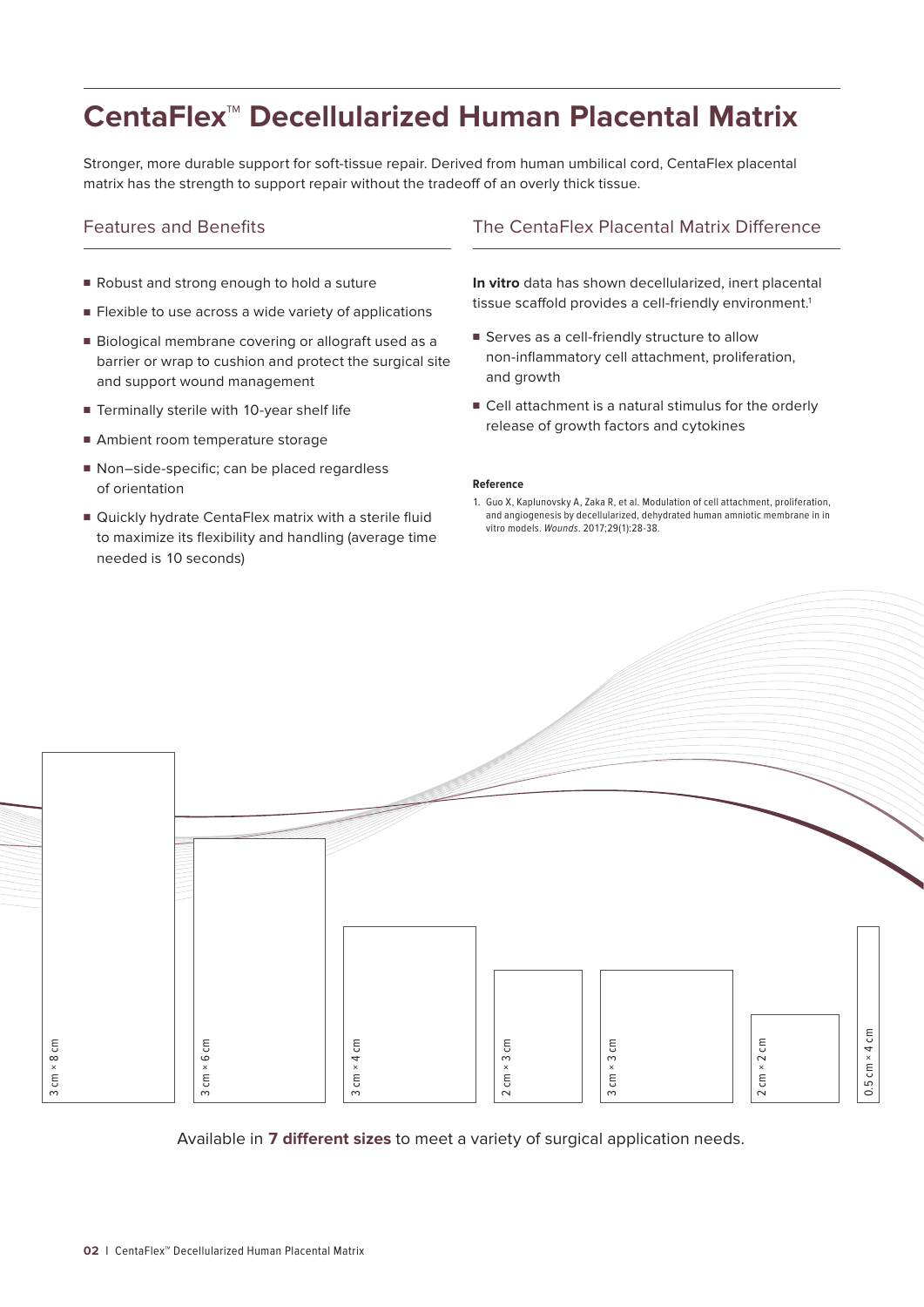#### Umbilical Cord Anatomy



CentaFlex™ matrix is derived from the cord lining of the umbilical cord.

#### CentaFlex Placental Matrix Strength and Statistical Analysis



Biomechanical Testing of Commercially Available Soft-Tissue Augmentation Materials

| Group 1                 | Group 2                      | P-Value      | Significance (p<0.05)         |
|-------------------------|------------------------------|--------------|-------------------------------|
| <b>CentaFlex Matrix</b> | OrthADAPT                    | $P=0.1635$   | Not statistically significant |
| CentaFlex Matrix        | SportMesh                    | $P=0.0221$   | Statistically significant     |
| CentaFlex Matrix        | GraftJacket MaxForce         | $P=0.1039$   | Not statistically significant |
| CentaFlex Matrix        | GraftJacket MaxForce Extreme | $P = 0.0012$ | Statistically significant     |

Data on file at Celularity Inc.

Trademarks are the property of their respective owners.